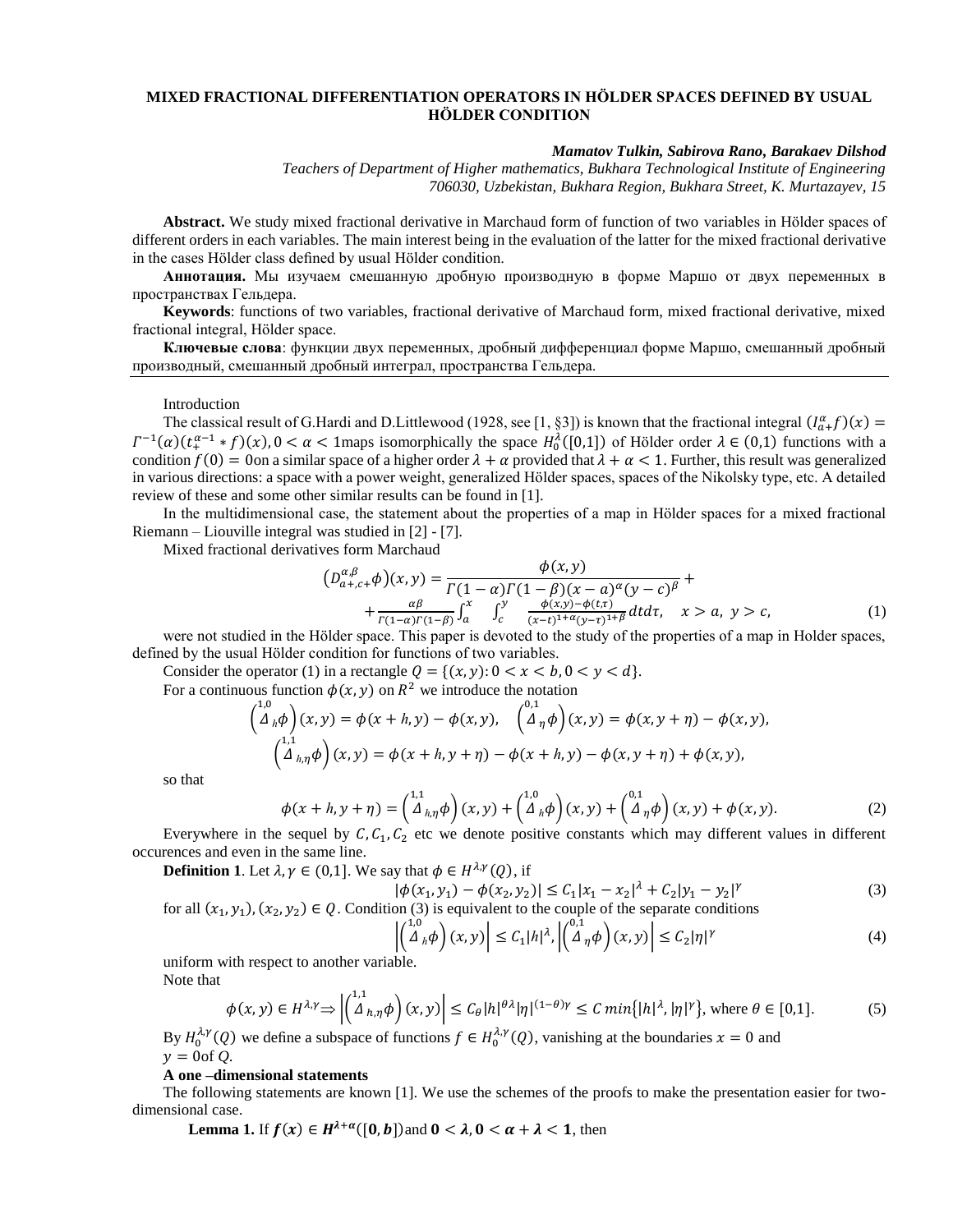$$
g(x) = \frac{f(x) - f(0)}{|x|^\alpha} \in H^{\lambda}([0, b]) \text{ and } ||g||_{H^{\lambda}} \leq C ||f||_{H^{\lambda + \alpha}},
$$

where C doesn't depend from  $f(x)$ .

**Proof.** Let  $h > 0$ ;  $x, x + h \in [0, b]$ . We consider the difference

$$
|g(x+h)-g(x)| \le \frac{|f(x+h)-f(x)|}{(x+h)^\alpha} + |f(x)-f(0)| \frac{(x+h)^\alpha - x^\alpha}{x^\alpha (x+h)^\alpha}.
$$

Since  $f \in H^{\lambda+\alpha}$ , we have

$$
|f(x+h) - f(x)| \le C_1 h^{\lambda + \alpha}, |f(x) - f(0)| \le C_2 x^{\lambda + \alpha}.
$$

Using these inqualities we obtain

$$
|g(x+h) - g(x)| \le C_1 \frac{h^{\lambda + \alpha}}{(x+h)^{\alpha}} + C_2 x^{\lambda} \frac{(x+h)^{\alpha} - x^{\alpha}}{(x+h)^{\alpha}} = G_1 + G_2.
$$

For *G*<sup>1</sup> we have

$$
G_1 = C_1 h^{\lambda} \left( \frac{h}{x+h} \right)^{\alpha} \le C h^{\lambda}.
$$

Let's estimate  $G_2$ , here we shall consider two cases:  $x \leq h$  and  $x > h$ . In the first case, we use inequality  $|\sigma_1^\mu - \sigma_2^\mu| \leq$  $|\sigma_1 - \sigma_2|^\mu$ ,  $(\sigma_1 \neq \sigma_2)$  and obtain

$$
G_2 \le C_2 \frac{x^{\lambda_h \alpha}}{(x+h)^\alpha} \le Ch^\lambda.
$$

In second case, using  $(1 + t)^{\alpha} - 1 \le \alpha t, t > 0$  we have x  $\lambda + \alpha$ *ℎ*

$$
G_2 = C_2 \frac{x^{\lambda + \alpha}}{(x + h)^{\alpha}} \left| \left( 1 + \frac{h}{x} \right)^{\alpha} - 1 \right| \leq Chx^{\lambda - 1} \leq Ch^{\lambda},
$$

which completes the proof.

The Marchaud fractional differentiation operator has a form:

$$
(D_{0+}^{\alpha}f)(x) = \frac{f(x)}{x^{\alpha}f(1-\alpha)} + \frac{\alpha}{f(1-\alpha)} \int_0^x \frac{f(x)-f(t)}{(x-t)^{1+\alpha}} dt, \text{ where } 0 < \alpha < 1.
$$
 (6)

**Theorem 1.** If  $f(x) \in H^{\lambda+\alpha}([0, b])$ ,  $0 < \alpha + \lambda < 1$ , that

$$
(D_{0+}^{\alpha}f)(x) = \frac{f(0)}{x^{\alpha} \Gamma(1-\alpha)} + \psi(x), \tag{7}
$$

where  $\psi(x) \in H^{\lambda}([0, b])$  and  $\psi(0) = 0$ , thus  $\|\psi\|_{H^{\lambda}} \le C \|f\|_{H^{\lambda+\alpha}}$ . **Proof**. We present (6) as

$$
(D_{0+}^{\alpha}f)(x) = \frac{f^{(0)}}{x^{\alpha}\Gamma(1-\alpha)} + \frac{f(x)-f(0)}{x^{\alpha}\Gamma(1-\alpha)} + \frac{\alpha}{\Gamma(1-\alpha)}\int^x \frac{f(x)-f(t)}{(x-t)^{1+\alpha}}dt,
$$

receive equality (7), where

$$
\psi(x) = \psi_1(x) + \psi_2(x) = \frac{f(x) - f(0)}{x^{\alpha} \Gamma(1 - \alpha)} + \frac{\alpha}{\Gamma(1 - \alpha)} \int_0^x \frac{f(x) - f(t)}{(x - t)^{1 + \alpha}} dt.
$$

Here  $\psi_1(x) \in H^{\lambda}([0, b])$  by Lemme 1. It is enough to show  $\psi_2(x) \in H^{\lambda}([0, b])$ . Let  $h > 0$ ;  $x, x + h \in [0, b]$ . Let's consider the difference

$$
\psi_2(x+h) - \psi_2(x) = \int_0^x \frac{f(x+h) - f(x)}{(x+h-t)^{1+\alpha}} dt + \int_x^{x+h} \frac{f(x+h) - f(t)}{(x+h-t)^{1+\alpha}} dt + \int_0^x [f(x) - f(t)] \left[ \frac{1}{(x+h-t)^{1+\alpha}} - \frac{1}{(x-t)^{1+\alpha}} \right] dt = I_1 + I_2 + I_3.
$$

Since  $f \in H^{\lambda+\alpha}([0, b])$ , then we have for  $I_1$ 

$$
|I_1| \le Ch^{\lambda+\alpha} \int_0^x (t+h)^{-1-\alpha} dt \le C_1 h^{\lambda}.
$$

Let's estimate  $I_2$ . We have

$$
|I_2| \le C \int_x^{x+h} (x+h-t)^{\lambda-1} dt = C_2 h^{\lambda}
$$

For  $I_3$ ,

$$
|I_3| \leq Ch^{\lambda} \int_0^{\frac{x}{h}} t^{\lambda} \left| \frac{1}{(1+t)^{1+\alpha}} - \frac{1}{t^{1+\alpha}} \right| dt \leq C_3 h^{\lambda}.
$$

Finally, it remains to note that  $\psi_2(0) = 0$ , since

$$
|\psi_2(x)| \le C \int_0^x t^{\lambda - 1} dt.
$$

## **Main result.**

**Lemma 2.** Let  $f(x, y) \in H^{\lambda, \gamma}(Q)$ ,  $\alpha < \lambda \leq 1$ ,  $\beta < \gamma \leq 1$ . Then for the mixed fractional differential operator (1) the representation

$$
\left(D_{0+,0+}^{\alpha,\beta}f\right)(x,y) = \frac{f(0,0)x^{-\alpha}y^{-\beta}+y^{-\beta}\psi_1(x)+x^{-\alpha}\psi_2(y)+\psi(x,y)}{r(1-\alpha)r(1-\beta)},\tag{8}
$$

and

$$
|\psi_1(x)| \le C_1 x^{\lambda - \alpha}, \quad |\psi_2(y)| \le C_2 y^{\gamma - \beta},
$$
  
 
$$
|\psi(x, y)| \le C x^{\theta \lambda - \alpha} y^{(1-\theta)\gamma - \beta}
$$
 (9)

where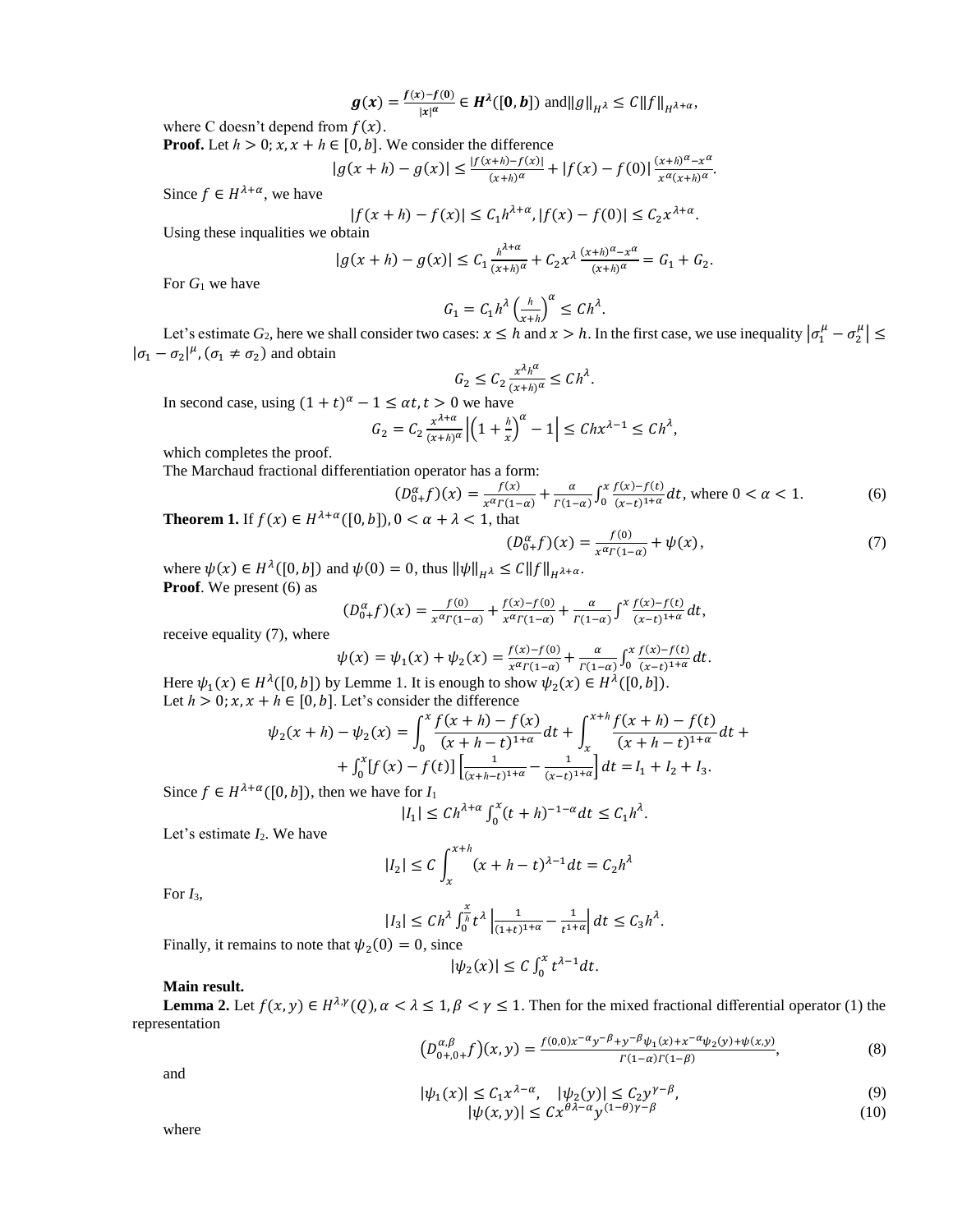$$
\psi_1(x) = x^{-\alpha} [f(x, 0) - f(0, 0)] + \alpha \int_0^x [f(x, 0) - f(t, 0)](x - t)^{-\alpha - 1} dt,
$$
  

$$
\psi_2(y) = y^{-\beta} [f(0, y) - f(0, 0)] + \beta \int_0^y [f(0, y) - f(0, \tau)](y - \tau)^{-1-\beta} d\tau,
$$
  

$$
\psi(x, y) = \frac{1}{x^{\alpha} y^{\beta}} {1 \choose \alpha} \Big( \frac{1}{x} \Big( \frac{1}{y} \Big)^{\alpha} \Big( \frac{1}{y} \Big)^{\alpha} \Big( \frac{1}{x} \Big( \frac{1}{x} \Big) \Big( \frac{1}{x} \Big) \Big( \frac{1}{y} \Big) \Big( \frac{1}{x} \Big) \Big( \frac{1}{y} \Big) \Big( \frac{1}{x} \Big) \Big( \frac{1}{y} \Big)^{\alpha} \Big( \frac{1}{x} \Big( \frac{1}{x} \Big) \Big( \frac{1}{x} \Big) \Big( \frac{1}{x} \Big) \Big( \frac{1}{x} \Big) \Big( \frac{1}{x} \Big) \Big( \frac{1}{x} \Big) \Big( \frac{1}{x} \Big) \Big( \frac{1}{x} \Big) \Big( \frac{1}{x} \Big) \Big( \frac{1}{x} \Big) \Big( \frac{1}{x} \Big) \Big( \frac{1}{x} \Big) \Big( \frac{1}{x} \Big) \Big( \frac{1}{x} \Big) \Big( \frac{1}{x} \Big) \Big( \frac{1}{x} \Big) \Big( \frac{1}{x} \Big) \Big( \frac{1}{x} \Big) \Big( \frac{1}{x} \Big) \Big( \frac{1}{x} \Big) \Big( \frac{1}{x} \Big) \Big( \frac{1}{x} \Big) \Big( \frac{1}{x} \Big) \Big( \frac{1}{x} \Big) \Big( \frac{1}{x} \Big) \Big( \frac{1}{x} \Big) \Big( \frac{1}{x} \Big) \Big( \frac{1}{x} \Big) \Big( \frac{1}{x} \Big) \Big( \frac{1}{x} \Big) \Big( \frac{1}{x} \Big) \Big( \frac{1}{x} \Big) \Big( \frac{1}{x} \Big)
$$

**Proof.** Representation (8) itself is easily obtained by means of (2). Since  $f \in H^{\lambda,\gamma}(Q)$ , inequalities (9) are obvious. Estimate (10) is obtained by means of (5), i.e.

$$
\psi(x,y) \le C \left[ x^{\lambda \theta} y^{(1-\theta)\gamma} + \alpha y^{(1-\theta)} \int_0^x \frac{dt}{(x-t)^{1-\theta \lambda}} + \beta x^{\theta \lambda} \int_0^y \frac{dt}{(y-\tau)^{1-(1-\theta)\gamma}} + \beta \alpha \int_0^x \int_0^y \frac{(x-t)^{\theta \lambda - 1} dt}{(y-\tau)^{1-(1-\theta)\gamma}} \right].
$$
  
is easy to receive

It is easy

$$
\psi(x,y) \leq C x^{\theta \lambda} y^{(1-\theta)\gamma} \left[ 1 + \int_0^1 \frac{ds}{s^{1-\theta \lambda}} + \int_0^1 \frac{d\xi}{\xi^{1-(1-\theta)\gamma}} + \int_0^1 \int_0^1 \frac{s^{\theta \lambda - 1} ds d\xi}{\xi^{1-(1-\theta)\gamma}} \right] \leq C_3 x^{\theta \lambda} y^{(1-\theta)\gamma}.
$$

**Theorem 2**. Let  $f(x, y) \in H_0^{\lambda, \gamma}(Q)$ ,  $\alpha < \lambda \leq 1$ ,  $\beta < \gamma \leq 1$ . Then the operator  $D_{0+,0+}^{\alpha, \beta}$  continuously maps  $H_0^{\lambda, \gamma}(Q)$  into  $H_0^{\lambda-\alpha,\gamma-\beta}(Q)$ .

**Proof.** Since  $f(x, y) \in H_0^{\lambda, \gamma}(Q)$ , by (8) we have

$$
\phi(x,y) = \left(D_{0+,0+}^{\alpha,\beta}f\right)(x,y) = \psi(x,y).
$$

Let 
$$
h > 0
$$
;  $x, x + h \in [0, b]$ . We consider the difference  
\n
$$
\psi(x + h, y) - \psi(x, y) = \sum_{i=1}^{10} \Phi_k := \frac{\begin{pmatrix} 1.1 \\ \Delta_{h,y} f \end{pmatrix}(0,0)}{y^{\beta}(x + h)^{\alpha}} + \frac{\begin{pmatrix} 1.1 \\ \Delta_{x,y} f \end{pmatrix}(0,0)}{y^{\beta}} \Big[ \frac{1}{(x + h)^{\alpha}} - \frac{1}{x^{\alpha}} \Big] + \frac{\alpha}{y^{\beta}} \int_0^x \frac{\begin{pmatrix} 1.1 \\ \Delta_{h,y} f \end{pmatrix}(x,0)}{(x + h - t)^{1 + \alpha}} dt + \frac{\alpha}{y^{\beta}} \int_x^{x + h} \frac{\begin{pmatrix} 1.1 \\ \Delta_{x+h-t,y} f \end{pmatrix}(t,0)}{(x + h - t)^{1 + \alpha}} dt + \frac{\beta}{(x + h)^{\alpha}} \int_0^y \frac{\begin{pmatrix} 1.1 \\ \Delta_{h,y} - f \end{pmatrix}(0,\tau)}{(y - \tau)^{1 + \beta}} d\tau + \frac{\alpha}{y^{\beta}} \int_0^x \begin{pmatrix} \frac{1.1}{\Delta_{x-t,y} f} (t,0) [(x + h - t)^{-1 - \alpha} - (x - t)^{-1 - \alpha}] dt + \beta [(x + h)^{-\alpha} - x^{-\alpha}] \int_0^y \frac{\begin{pmatrix} 1.1 \\ \Delta_{x,y} - f \end{pmatrix}(0,\tau)}{(y - \tau)^{1 + \beta}} d\tau + \frac{\alpha}{y^{\beta}} \int_0^x \int_0^x \frac{\begin{pmatrix} 1.1 \\ \Delta_{h,y} - f \end{pmatrix}(x,\tau) dt d\tau}{(x + h - t)^{1 + \alpha}(y - \tau)^{1 + \beta}} + \alpha \beta \int_x^{x + h} \int_0^y \frac{\begin{pmatrix} 1.1 \\ \Delta_{x+h-t,y} - f \end{pmatrix}(x,\tau) dt d\tau}{(x + h - t)^{1 + \alpha}(y - \tau)^{1 + \beta}} + \alpha \beta \int_0^x \frac{\begin{pmatrix} 1.1 \\ \Delta_{x+h-t,y} - f \end{pmatrix}(x,\tau) dt d\tau}{(y - t)^{1 + \beta}} + \alpha \beta \int_0^x \int_0^y \frac{\begin{pmatrix} 1.1
$$

$$
|\psi(x+h,y) - \psi(x,y)| \leq \sum_{i=1}^{10} |\Phi_k| = C \left[ \frac{h^{\lambda}}{y^{\beta}(x+h)^{\alpha}} + \frac{x^{\lambda}}{y^{\beta}} \left[ \frac{1}{(x+h)^{\alpha}} - \frac{1}{x^{\alpha}} \right] + \frac{\alpha h^{\lambda}}{y^{\beta}} \int_{0}^{x} \frac{dt}{(x+h-t)^{1+\alpha}} + \frac{\alpha}{y^{\beta}} \int_{x}^{x+h} (x+h-t)^{\lambda-1-\alpha} dt + \frac{h^{\beta\lambda}\beta}{(x+h)^{\alpha}} \int_{0}^{y} (y-\tau)^{(1-\theta)\gamma-1-\beta} d\tau + \frac{\alpha}{y^{\beta}} \int_{0}^{x} (x-t)^{\lambda} \left[ \frac{1}{(x+h-t)^{1+\alpha}} - \frac{1}{(x-t)^{1+\alpha}} \right] dt + \frac{\beta}{\beta} \int_{0}^{\beta} \frac{dt}{(y-\tau)^{1+\beta-1-\beta}} + \frac{\alpha}{\beta} \int_{0}^{x} \int_{0}^{x} \frac{y(y-\tau)^{(1-\theta)\gamma-1-\beta}}{(x+h-t)^{1+\alpha}} dt + \frac{\beta}{\beta} \int_{x+h}^{x+h} \int_{0}^{y} \frac{(y-\tau)^{(1-\theta)\gamma-1-\beta}}{(x+h-t)^{1+\alpha-\beta}} dt + \frac{\beta}{\beta} \int_{0}^{x+h} \int_{0}^{y} \frac{(y-\tau)^{(1-\theta)\gamma-1-\beta}}{(y-\tau)^{1+\beta-1-\alpha-\beta}} [x+h-t)^{-1-\alpha} - (x-t)^{-1-\alpha}] dt d\tau, \text{ where}
$$
\n
$$
\int_{0}^{y} (y-\tau)^{(1-\theta)\gamma-1-\beta} d\tau < \infty.
$$

Using estimations  $G_1$ ,  $G_2$  of the proof of Lemma 1 and estimations  $I_1$ ,  $I_2$ ,  $I_3$  of the proof of the Theorem 1, it is easily possible to receive an estimation  $\lambda-\alpha$ 

$$
|\psi(x + h, y) - \psi(x, y)| \le Ch^{\lambda - \alpha}.
$$
  
Rearranging symmetrically representation (11), we can similarly obtain that  

$$
|\psi(x, y + \eta) - \psi(x, y)| \le C\eta^{\gamma - \beta}.
$$